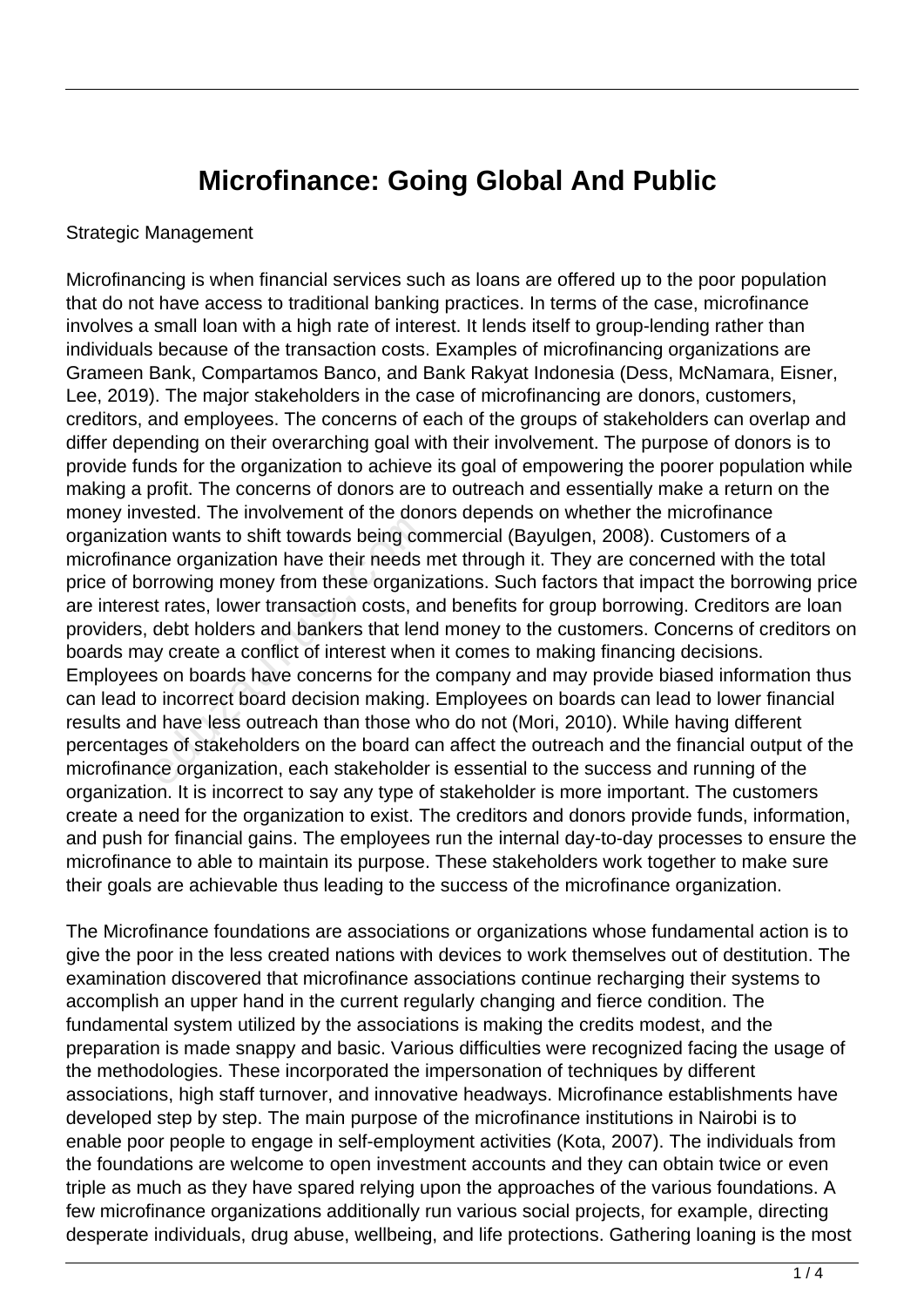observed MF advancement making it out of the ordinary compared to banking, regardless of whether MF goes past it. Visit reimbursements (momentary portions, beginning following payment) are another shrewd sober minded gadget, maintaining a strategic distance from inflatable installments where the chief is altogether repaid at development: given the monetary lack of education of numerous poor (that think that its difficult to comprehend that 'time is cash'), delaying reimbursements for a considerable length of time to come would for the most part end up in a calamity, for them and for the impulsive (Donou-Adonsou, Sylwester, 2017). In the present monetary atmosphere, banks are ending up progressively pulled in to business sectors they didn't already serve. While most banks like to arrive at these new markets by supporting MFIs, a few banks are beginning to offer MF items themselves (Bussard, 2006). As the MF division turns out to be progressively noticeable and full-grown, connections between the banking and MF areas ought to develop into an increasingly productive and expanded joint effort. As to as an extra market portion could be significant for banks so as to expand exercises as far as effort and in business areas.

In microfinance institutions' attempt to assuage global impoverishment by way of loaning funds on a small scale at an elevated interest rate for a, usually, decreased the period of time, they shoulder heightened risk and cost (Toindepi, 2016). These amplified elements of the loans can prove challenging to the duration and lasting of organizations in the microfinance business. When comparing the cost and return of Banco and Grameen to those of traditional banks, the results are the opposite of what one would expect management to want to see in terms of profit margin and lowering costs. Sacrifices must be made in the areas of profit and price in order to better the state of the destitute parties. The costs of loans of larger pools of funds are a fraction of those when those funds are broken up into smaller segments, which is precisely what microfinancing does. Conversely, the returns on the slices of loan amounts are much lesser than those on large loans. The interest rates may be higher, but the brief periods in which the loans are repaid minimizes the profit that would occur on a loan lent for a more standard period of time. However, if the interests of an organization are not primarily to generate a large margin of profit for itself, but to improve the well-being and economic state of the less fortunate, these are the tradeoffs that must be made. Luckily, there are ways management of these firms can combat the life cycle issues that come along with this method of operation. One way that could be of aid is the concept of going public to generate resources. After an initial public offering, returns on deposit must be split between the growth of the bank, the bank members, and the new stockholders. This investment holds management at a higher level of responsibility for maximizing long-term success for the good of every group of shareholders (Page & Pande, 2018). Banco, BRI, and Equity First have already instituted public trading and are all testimonies to how an IPO can enhance the openness and disclosure of information between stockholders and the firm in which they've invested. Another factor that could benefit microfinance is the ballooning of its user base and the reliability of those individuals who fall into this user category. Returning customers who consistently repay their debts and use the borrowed money to improve their financial standing, thus stabilizing their ability to repay, enter a symbiotic relationship with the lending institution. Both the lender and the lent to come out of a loan better than when they entered if both parties hold up their end of the bargain. At first glance, the methodology of microfinance banks may exhibit more hiccups and hassles than strengths and advantages. If we take a second look, however, we can see that, though small in increment, the good done is so important to humanity as a whole and proper measures can counter the potential issues that will undoubtedly arise. eightened risk and cost (Toindepi<br>lenging to the duration and lasting<br>paring the cost and return of Band<br>the opposite of what one would e<br>d lowering costs. Sacrifices must k<br>state of the destitute parties. The o<br>hen those

Leaders in today's interconnected and unpredictable global marketplace will face a variety of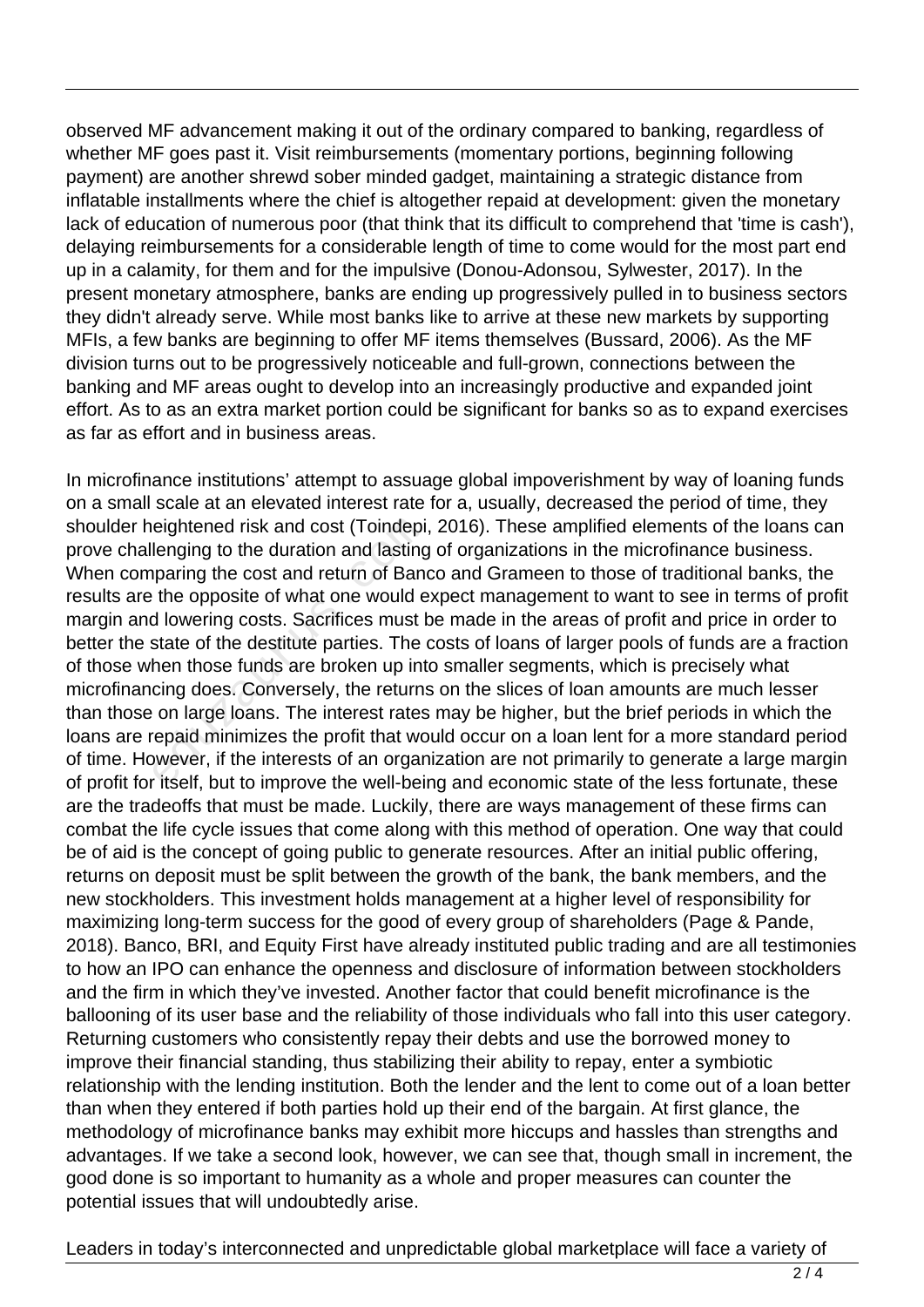challenges, especially those involved in microfinance institutions. To succeed, leaders must recognize and continually reevaluate the interdependence of organizational activities, including setting a direction, designing the organization, and nurturing a culture dedicated to excellence and ethical behavior. Setting a direction occurs when leaders formulate a vision and strategy of what they want the organization to become. They must be able to effectively scan the environment to learn about their stakeholders and other environmental trends and events. Through this process, leaders can solve complex issues, be proactive, and develop strategic options. After Banco established his institution, he observed that Mexico's population was growing much faster than jobs. He reevaluated his strategy and began offering larger loans to groups of people, specifically women.

Designing the organization consists of building structures, teams, systems, and organizational processes that allow leaders to implement their visions and strategies. Lack of leadership engagement can create problems, such as implementing ineffective reward systems, inadequate or inappropriate budgeting and control systems, or insufficient processes to coordinate and integrate activities across the organization. Budgeting is crucial and an error could cause a situation where there is not enough capital to meet the needs of the beneficiaries and to help those who need financial help which would cause management to reconsider the design of the institution (Dahir, 2015).

Excellent and ethical organizational culture is focused on core competencies and upholding high ethical standards. Leaders are responsible for developing and sustaining their organizational culture, which involves the values and beliefs that contribute to the social environment. Yunus and Banco had to make a decision of whether to go public to obtain funds which could alter their organizational culture, whether intentionally or not. Excellent organizational cultures require self-sustainability. This concept refers to the ability to continue providing services to the poor while maintaining operational activities and financial obligation without assistance, but if necessary leaders must decide how to acquire capital (Massele and Fengju, 2016). o those who need financial help w<br>he institution (Dahir, 2015).<br>and ethical organizational culture i<br>al standards. Leaders are respons<br>onal culture, which involves the va<br>nt. Yunus and Banco had to make<br>d alter their organ

The ideal scenario would be for bank members, the poor, to provide adequate capital without compromising the institution's mission. Members are likely to be negatively affected by going public. Grameen Bank funds loans from members' deposits only.. On the other hand, Banco went public and his institution was able to grow and offer more loans. Foreign investors were rewarded with returns and interest rates decreased, but the returns to the poor decreased which conflicts with their organizational culture. Banco should have evaluated the investors and only accepted those committed to the institution's mission. The need for more capital and pressure to lower interest rates poses a great challenge. Banco, along with other public institutions leaders, must balance fiduciary obligations to their investors and the welfare of society through clear strategic objectives.

The internal corporate governance mechanism is the primary focus of microfinance. The focus of these microfinance institutions is to provide micro loans to poor individuals. Grameen Bank is owned by the borrowers, so upper management must act in the interest of the owners. This strategy becomes difficult when a microfinance institution goes public. Once this occurs, the borrowers and the shareholders have a conflict of interest. As stakeholders, both groups contribute to the wealth-creation process and must be integrated into the decision process (Sachs & Maurer, 2009, p. 539). The shareholders want profitability, but managers must prioritize the borrowers.